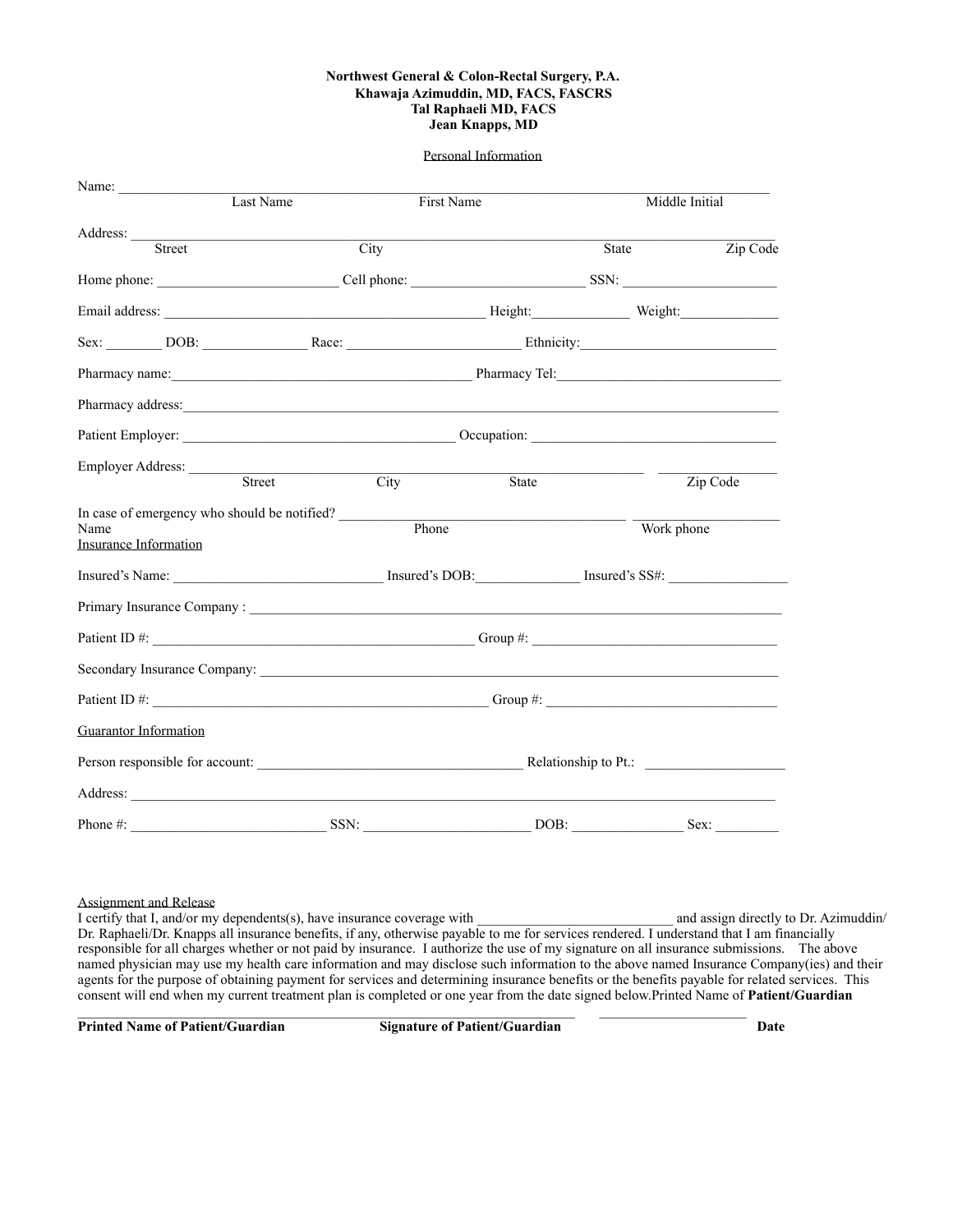## **NORTHWEST GENERAL & COLON-RECTAL SURGERY P.A MEDICAL QUESTIONNAIRE (PART 1)**

| Your Name: |
|------------|
|------------|

| How did you hear about us? (circle one) a. Internet Search |                              |
|------------------------------------------------------------|------------------------------|
|                                                            | <b>b. Friend or Relative</b> |
|                                                            | c. Insurance Company         |
|                                                            | d. Other (Please specify)    |
| Who is your primary care doctor?                           |                              |
| What is the reason for seeing the doctor today?            |                              |
|                                                            |                              |

#### **Please check if you currently or have had any of these conditions:**

- Anemia
- Anesthesia related problems
- Back or neck problems
- Bleeding or bruising tendency
- Blood thinners other than Aspirin
- Blood clots in legs
- Blood transfusion reaction
- Cancer
- Chest pain
- Chronic cough
- Chronic pain
- Diabetes
- Heart disease
- Heart surgery
- High blood pressure
- Jaundice or liver disease
- Kidney disease
- Lung disease (asthma or emphysema)
- Nervous breakdown
- Pacemaker
- Seizures

### **Do you have any of these problems? (Circle all that are applicable)**

| Rectal bleeding        | Rectal pain              |
|------------------------|--------------------------|
| Change in bowel habits | Abdominal pain or cramps |
| Constipation           | Diarrhea                 |
| Weight loss            | Weakness or tiredness    |
| Fever                  | Difficulty in breathing  |
| Chest pain             | Palpitation              |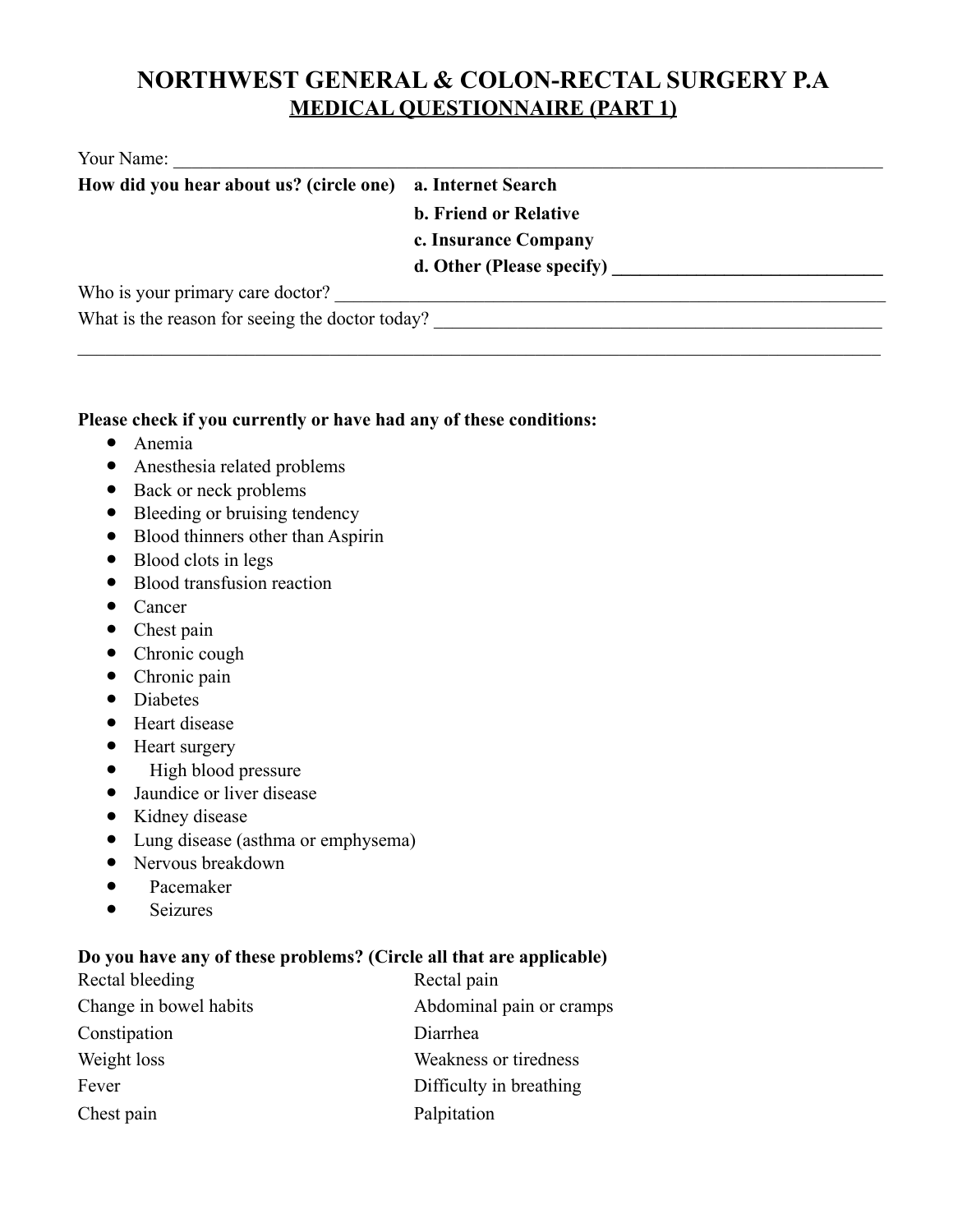## **NORTHWEST GENERAL & COLON-RECTAL SURGERY P.A MEDICAL QUESTIONNAIRE (PART 2)**

#### **Social history**:

How much alcohol do you drink in a day? Do you smoke? Yes Past Smoker Never

If you are over 65, have you had a pneumonia vaccine? (Circle) YES NO Have you had an influenza shot since last September? (Circle) YES NO

### **Personal history:** *(For Colon & rectal patients only)*

Do you use any laxatives? (Circle) YES NO Do you use any herbal or diet supplements? (Circle) YES NO Does something protrude or stick out of the rectum? (Circle) YES NO Do you have accidental leakage of gas, liquid or solid stools? (Circle) YES NO Do you have any anal discharge or leakage staining your underwear? (Circle) YES NO How many bowel movements do you have? \_\_\_\_\_\_ per day / week Have you ever had a cancer of the colon or rectum? (Circle) YES NO Have you ever had any operations on your colon or rectum? (Circle) YES NO Have you ever had a colonoscopy? (Circle) YES NO If so, when was your last colonoscopy?

**\_\_\_\_\_\_\_\_\_\_\_\_\_\_\_\_\_\_\_\_\_\_\_\_\_\_\_\_\_\_\_\_\_\_\_\_\_\_\_\_\_\_\_\_\_\_\_\_\_\_\_\_\_\_\_\_\_\_\_\_\_\_\_\_\_\_\_\_\_\_\_\_\_\_\_\_\_\_\_\_\_\_\_\_\_\_\_ \_\_\_\_\_\_\_\_\_\_\_\_\_\_\_\_\_\_\_\_\_\_\_\_\_\_\_\_\_\_\_\_\_\_\_\_\_\_\_\_\_\_\_\_\_\_\_\_\_\_\_\_\_\_\_\_\_\_\_\_\_\_\_\_\_\_\_\_\_\_\_\_\_\_\_\_\_\_\_\_\_\_\_\_\_\_\_ \_\_\_\_\_\_\_\_\_\_\_\_\_\_\_\_\_\_\_\_\_\_\_\_\_\_\_\_\_\_\_\_\_\_\_\_\_\_\_\_\_\_\_\_\_\_\_\_\_\_\_\_\_\_\_\_\_\_\_\_\_\_\_\_\_\_\_\_\_\_\_\_\_\_\_\_\_\_\_\_\_\_\_\_\_\_\_**

**\_\_\_\_\_\_\_\_\_\_\_\_\_\_\_\_\_\_\_\_\_\_\_\_\_\_\_\_\_\_\_\_\_\_\_\_\_\_\_\_\_\_\_\_\_\_\_\_\_\_\_\_\_\_\_\_\_\_\_\_\_\_\_\_\_\_\_\_\_\_\_\_\_\_\_\_\_\_\_\_\_\_\_\_\_\_\_ \_\_\_\_\_\_\_\_\_\_\_\_\_\_\_\_\_\_\_\_\_\_\_\_\_\_\_\_\_\_\_\_\_\_\_\_\_\_\_\_\_\_\_\_\_\_\_\_\_\_\_\_\_\_\_\_\_\_\_\_\_\_\_\_\_\_\_\_\_\_\_\_\_\_\_\_\_\_\_\_\_\_\_\_\_\_\_ \_\_\_\_\_\_\_\_\_\_\_\_\_\_\_\_\_\_\_\_\_\_\_\_\_\_\_\_\_\_\_\_\_\_\_\_\_\_\_\_\_\_\_\_\_\_\_\_\_\_\_\_\_\_\_\_\_\_\_\_\_\_\_\_\_\_\_\_\_\_\_\_\_\_\_\_\_\_\_\_\_\_\_\_\_\_\_**

**\_\_\_\_\_\_\_\_\_\_\_\_\_\_\_\_\_\_\_\_\_\_\_\_\_\_\_\_\_\_\_\_\_\_\_\_\_\_\_\_\_\_\_\_\_\_\_\_\_\_\_\_\_\_\_\_\_\_\_\_\_\_\_\_\_\_\_\_\_\_\_\_\_\_\_\_\_\_\_\_\_\_\_\_\_\_\_ \_\_\_\_\_\_\_\_\_\_\_\_\_\_\_\_\_\_\_\_\_\_\_\_\_\_\_\_\_\_\_\_\_\_\_\_\_\_\_\_\_\_\_\_\_\_\_\_\_\_\_\_\_\_\_\_\_\_\_\_\_\_\_\_\_\_\_\_\_\_\_\_\_\_\_\_\_\_\_\_\_\_\_\_\_\_\_**

### **Family history:**

- o Colon cancer
- o Colon Polyps
- o Ulcerative colitis or Crohn's disease
- o Breast, Ovarian or Uterine cancer

### **List any previous surgery or procedures:**

### **List your current medications: (or provide copy of medication list)**

**Allergies:**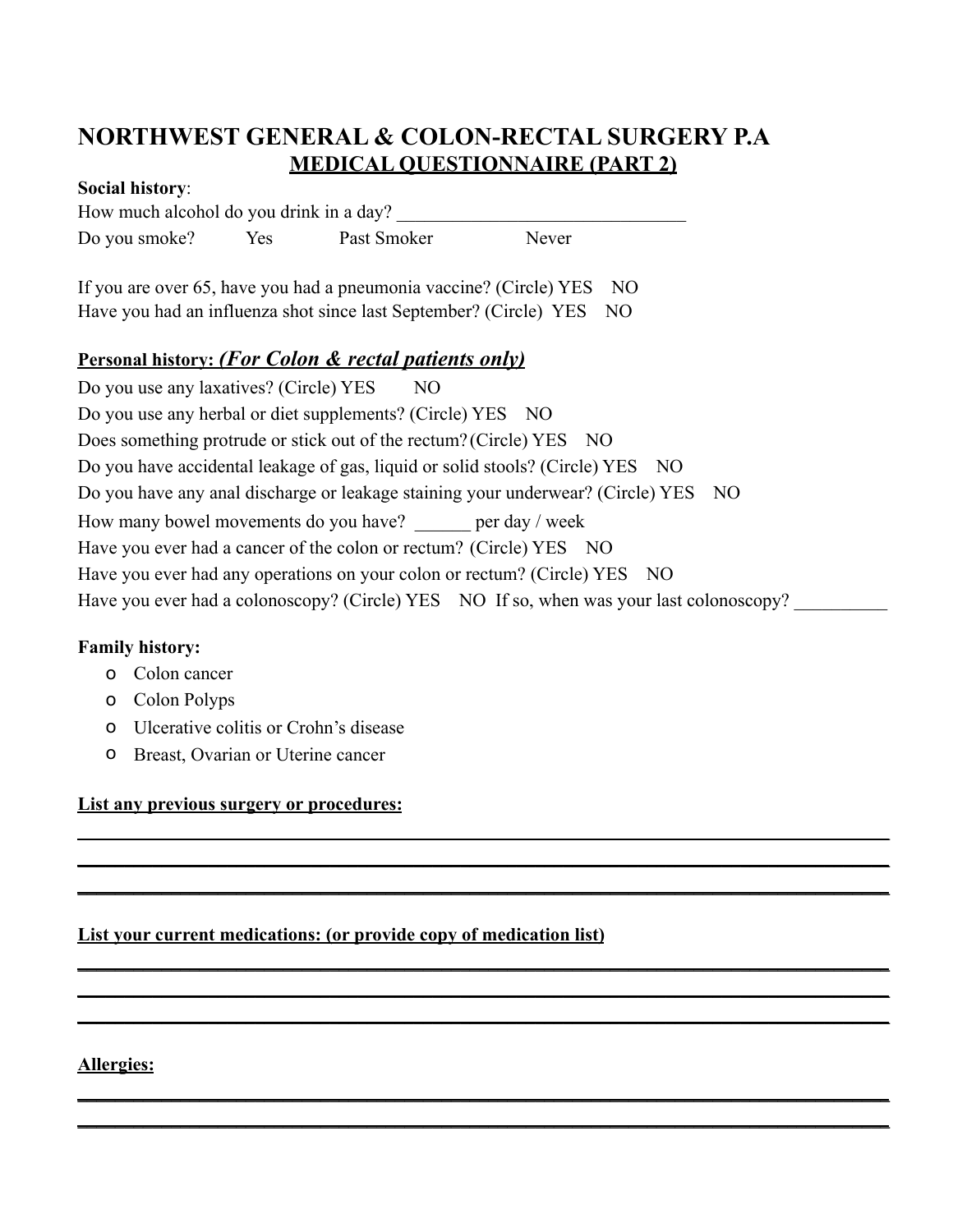## **NORTHWEST GENERAL & COLON-RECTAL SURGERY P.A.**

## **KHAWAJA AZIMUDDIN M.D. TAL RAPHAELI M.D. JEAN KNAPPS M.D.**

**Consent for examination and treatment:** I consent to evaluation, examination and treatment by the doctors during my visits. This may include minor procedures necessary to evaluate and treat my medical condition.

I acknowledge that I am responsible for following my physician's recommendations and to do what is necessary to control and treat my condition. I understand that the sole responsibility of my health and wellbeing is in my hands in view of the above and that I cannot reasonably hold my physician responsible if I do not adhere to his recommendations and/or not take medications as I am instructed to do so.

**Declaration of financial responsibility:** I am responsible for payment. If for any reason my insurance company does not pay the charges at Northwest General & Colon-Rectal Surgery, P.A. I will be liable for all unpaid balances. I understand that in an effort to expedite my care and to provide me with better service, the doctors may choose to perform my operation in a facility where they may have ownership interests. This in no form or shape will affect the medical care provided to me. I also understand that I have the option to choose an alternative location for my medical care, if I so choose to.

Signature: \_\_\_\_\_\_\_\_\_\_\_\_\_\_\_\_\_\_\_\_\_\_\_\_\_\_\_\_\_\_\_\_\_\_\_\_\_

Date: \_\_\_\_\_\_\_\_\_\_\_\_\_\_\_\_\_\_\_\_\_\_\_\_\_\_\_\_\_\_\_\_\_\_\_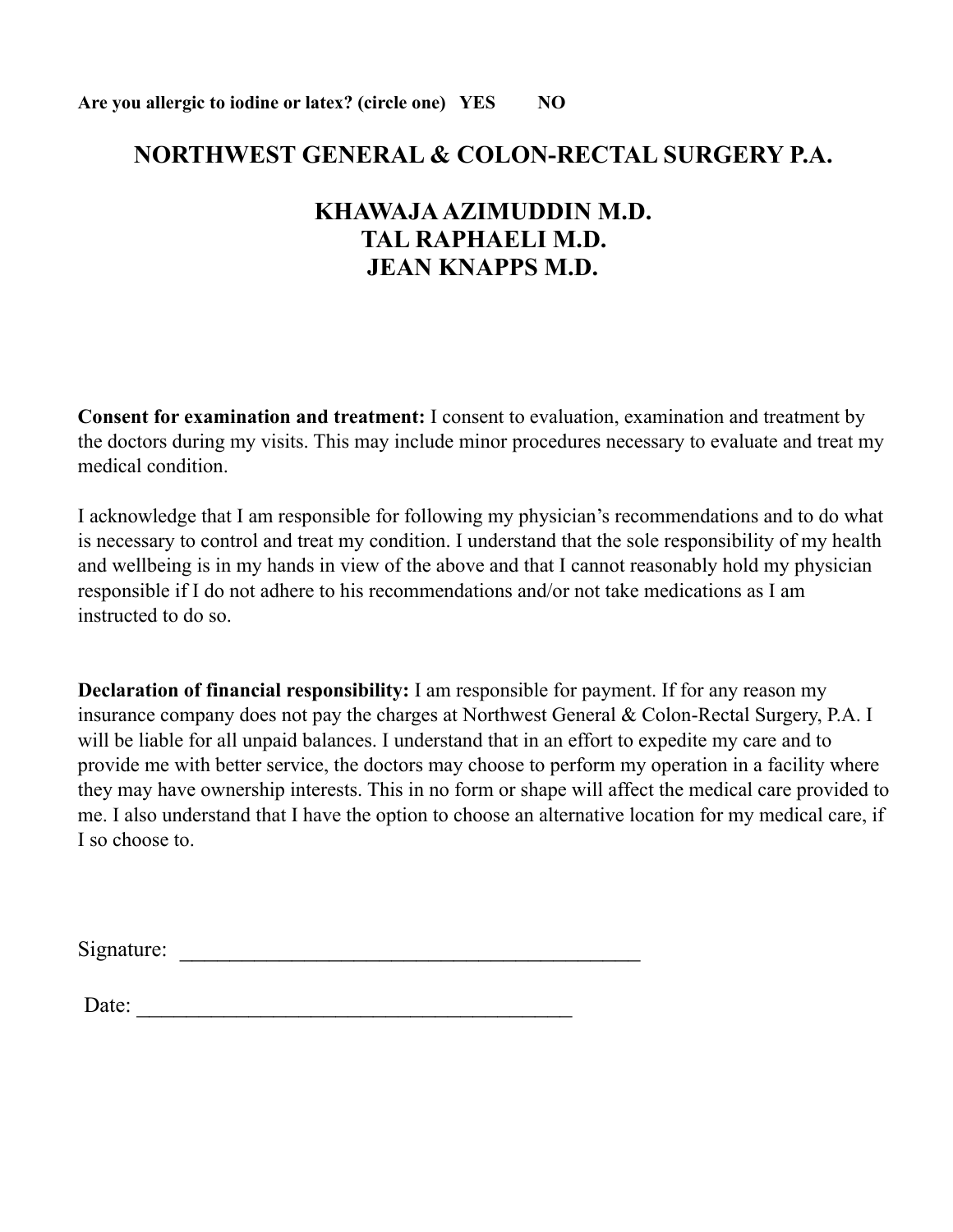# **Houston Colon & Rectal Surgery Office Visit 24 Hour Cancellation/Rescheduling Policy**

**Houston Colon & Rectal Surgery has a 24 hour cancellation/rescheduling policy for office visits**. If an office visit is missed, cancelled or changed with less than 24 hours notice, there will be a \$50 charge. This amount will be the patient's responsibility so the insurance company will not be billed.

The clinic realizes there are many things that come up in the daily lives of patients. While truly sympathetic, the clinic cannot absorb the financial responsibility of last minute cancellations. In fairness to all patients, this policy is in effect regardless of the reason for the cancellation.

By signing below, you acknowledge that you have read and understand the Cancellation Policy for **Houston Colon & Rectal Surgery** as described above.

Thank you for your understanding and cooperation.

 $\mathcal{L}_\text{max}$  , and the contract of the contract of the contract of the contract of the contract of the contract of the contract of the contract of the contract of the contract of the contract of the contract of the contr

 $\mathcal{L}_\text{max}$  , and the contract of the contract of the contract of the contract of the contract of the contract of the contract of the contract of the contract of the contract of the contract of the contract of the contr

Patient's Name

Date

*Office Copy*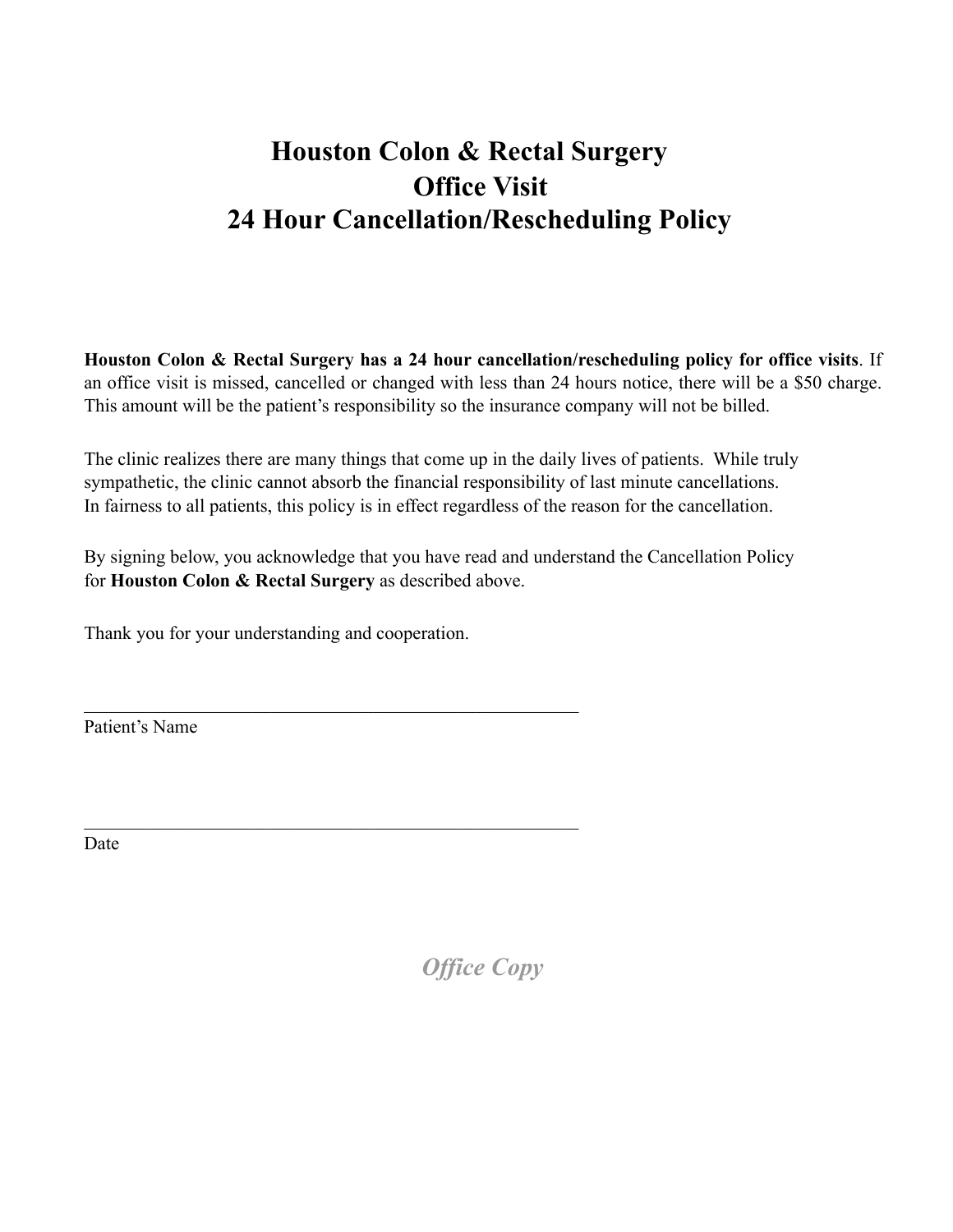# **Houston Colon & Rectal Surgery Office Visit 24 Hour Cancellation/Rescheduling Policy**

**Houston Colon & Rectal Surgery has a 24 hour cancellation/rescheduling policy for office visits**. If an office visit is missed, cancelled or changed with less than 24 hours notice, there will be a \$50 charge. This amount will be the patient's responsibility so the insurance company will not be billed.

The clinic realizes that there are many things that come up in people's day to day lives. While truly sympathetic, the clinic cannot absorb the financial responsibility of last minute cancellations. In fairness to all patients, this policy is in effect regardless of the reason for the cancellation.

By signing below, you acknowledge that you have read and understand the Cancellation Policy for **Houston Colon & Rectal Surgery** as described above.

 $\mathcal{L}_\text{max}$  , and the contribution of the contribution of the contribution of the contribution of the contribution of the contribution of the contribution of the contribution of the contribution of the contribution of t

 $\mathcal{L}_\text{max}$  , and the contribution of the contribution of the contribution of the contribution of the contribution of the contribution of the contribution of the contribution of the contribution of the contribution of t

Thank you for your understanding and cooperation.

Patient's Name

Date

*Patient Copy*

**NORTHWEST GENERAL & COLON-RECTAL SURGERY P.A**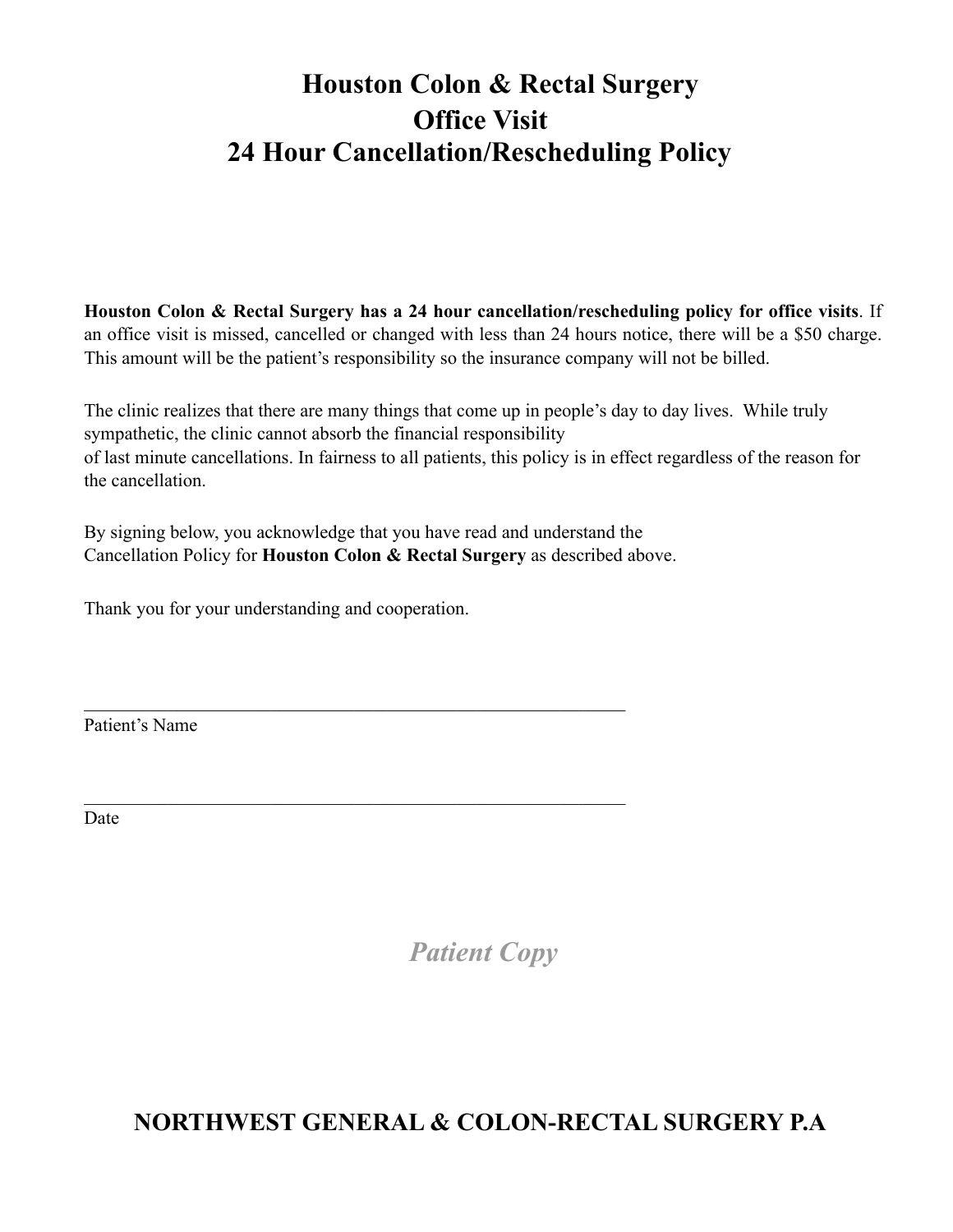### **HIPAA NOTICE OF PRIVACY PRACTICES**

I am aware of the HIPAA Notice of Privacy practices for Northwest General & Colon Rectal Surgery and the copies of the notice are available for me to take upon request.

### **0Authorization to release protected health information to designated persons:**

I give my authorization to release medical/surgical information to the following designated representatives:

o My Spouse (Name): \_\_\_\_\_\_\_\_\_\_\_\_\_\_\_\_\_\_\_\_\_\_\_\_\_\_\_\_\_\_\_\_\_\_\_

o My Children (Names):

o Other (Name):

 $\mathcal{L}_\text{max} = \mathcal{L}_\text{max} = \mathcal{L}_\text{max} = \mathcal{L}_\text{max} = \mathcal{L}_\text{max} = \mathcal{L}_\text{max} = \mathcal{L}_\text{max} = \mathcal{L}_\text{max} = \mathcal{L}_\text{max} = \mathcal{L}_\text{max} = \mathcal{L}_\text{max} = \mathcal{L}_\text{max} = \mathcal{L}_\text{max} = \mathcal{L}_\text{max} = \mathcal{L}_\text{max} = \mathcal{L}_\text{max} = \mathcal{L}_\text{max} = \mathcal{L}_\text{max} = \mathcal{$ 

 $\mathcal{L}_\text{max} = \mathcal{L}_\text{max} = \mathcal{L}_\text{max} = \mathcal{L}_\text{max} = \mathcal{L}_\text{max} = \mathcal{L}_\text{max} = \mathcal{L}_\text{max} = \mathcal{L}_\text{max} = \mathcal{L}_\text{max} = \mathcal{L}_\text{max} = \mathcal{L}_\text{max} = \mathcal{L}_\text{max} = \mathcal{L}_\text{max} = \mathcal{L}_\text{max} = \mathcal{L}_\text{max} = \mathcal{L}_\text{max} = \mathcal{L}_\text{max} = \mathcal{L}_\text{max} = \mathcal{$ 

 $\mathcal{L}_\text{max} = \mathcal{L}_\text{max} = \mathcal{L}_\text{max} = \mathcal{L}_\text{max} = \mathcal{L}_\text{max} = \mathcal{L}_\text{max} = \mathcal{L}_\text{max} = \mathcal{L}_\text{max} = \mathcal{L}_\text{max} = \mathcal{L}_\text{max} = \mathcal{L}_\text{max} = \mathcal{L}_\text{max} = \mathcal{L}_\text{max} = \mathcal{L}_\text{max} = \mathcal{L}_\text{max} = \mathcal{L}_\text{max} = \mathcal{L}_\text{max} = \mathcal{L}_\text{max} = \mathcal{$ 

o May not be given to anyone other than myself

### **I hereby authorize medical information to be relayed to me via phone / email:**

### **Acknowledgment of receipt of privacy practices:**

 I acknowledge that I was provided a copy of the Notice of Privacy Practices and that I have read (or had the opportunity to read if I so chose) and understood the Notice.

Patient Name (please print) Date

Parent or Authorized Representative (if applicable)

Signature